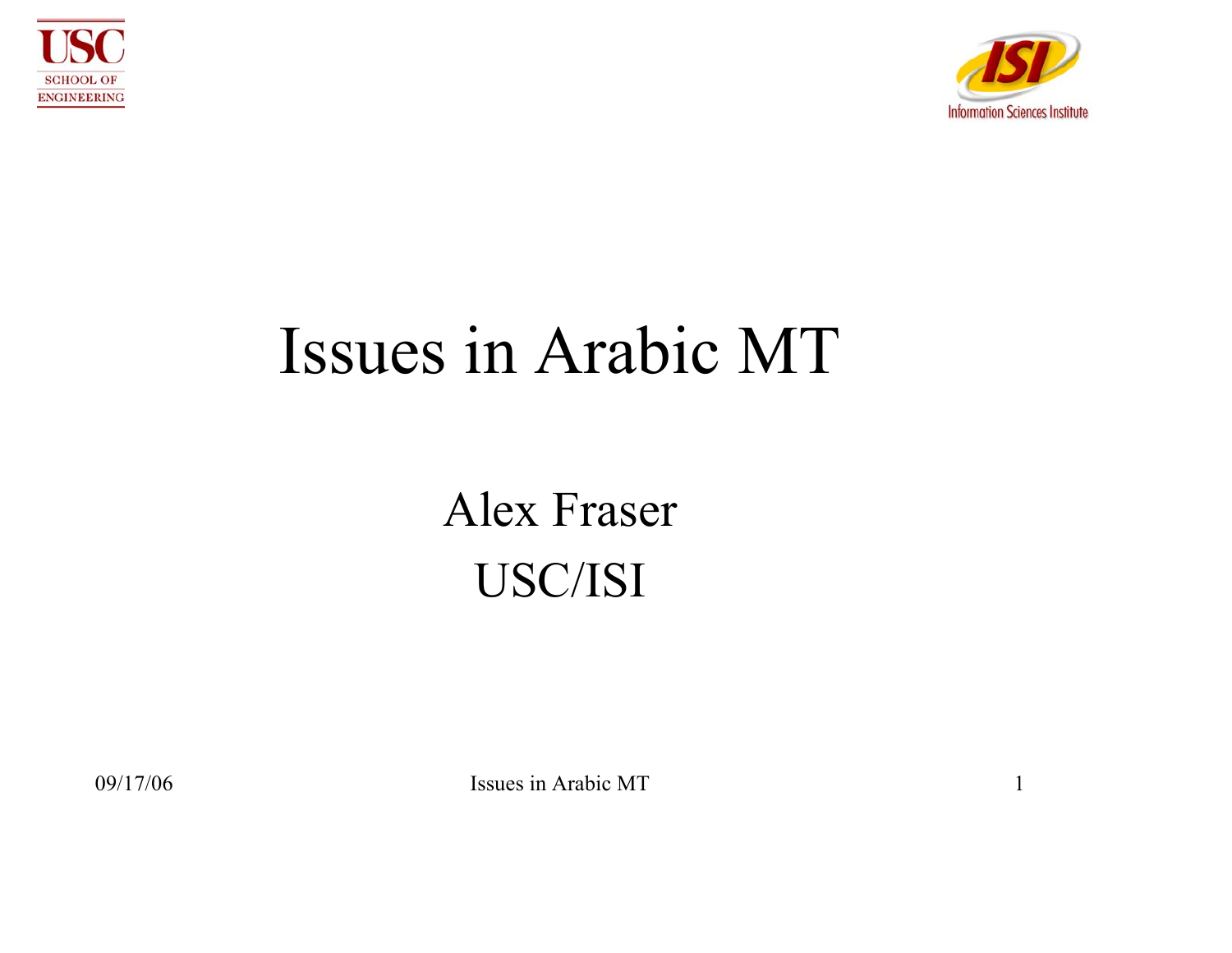



- Alignment Template Approach (Och and Others at RWTH Aachen)
- Maximum BLEU training (Och, ACL 2003)
- Customization of Training for Arabic System
	- Model and Search are not Arabic dependent (currently)
- Top Scoring System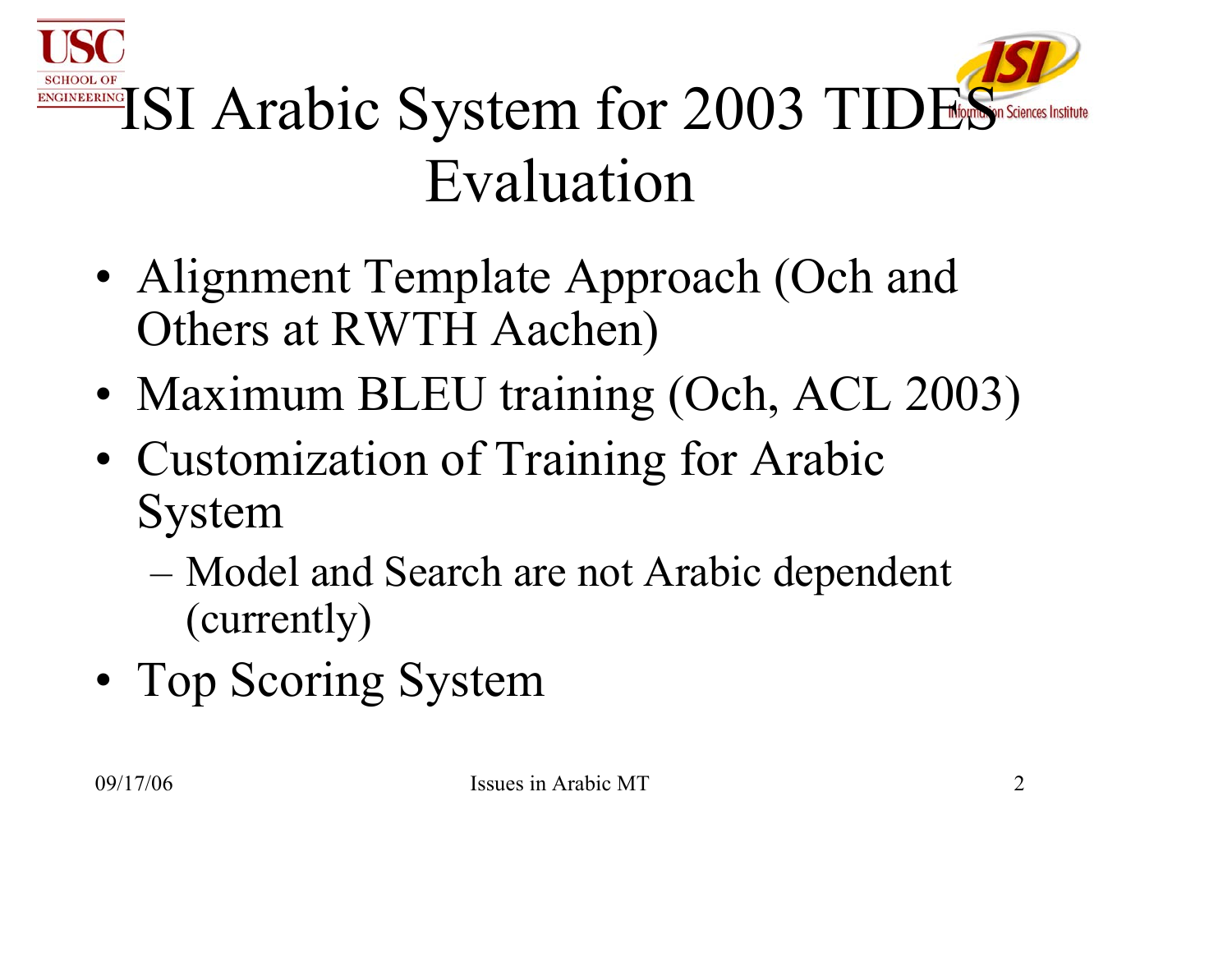



### Character Encoding and Normalization

- Arabic UTF-8 reduced to CP-1256 character set (8-bit MS-Windows encoding)
	- Handle non-Arabic characters that look similar
	- Numbers
- Normalization is important
	- –Strip Kashida, vowels, Shadda
	- – Normalize Alef variants, Alef Maqsura/Yeh, Heh/The Marbuta, Hamza variants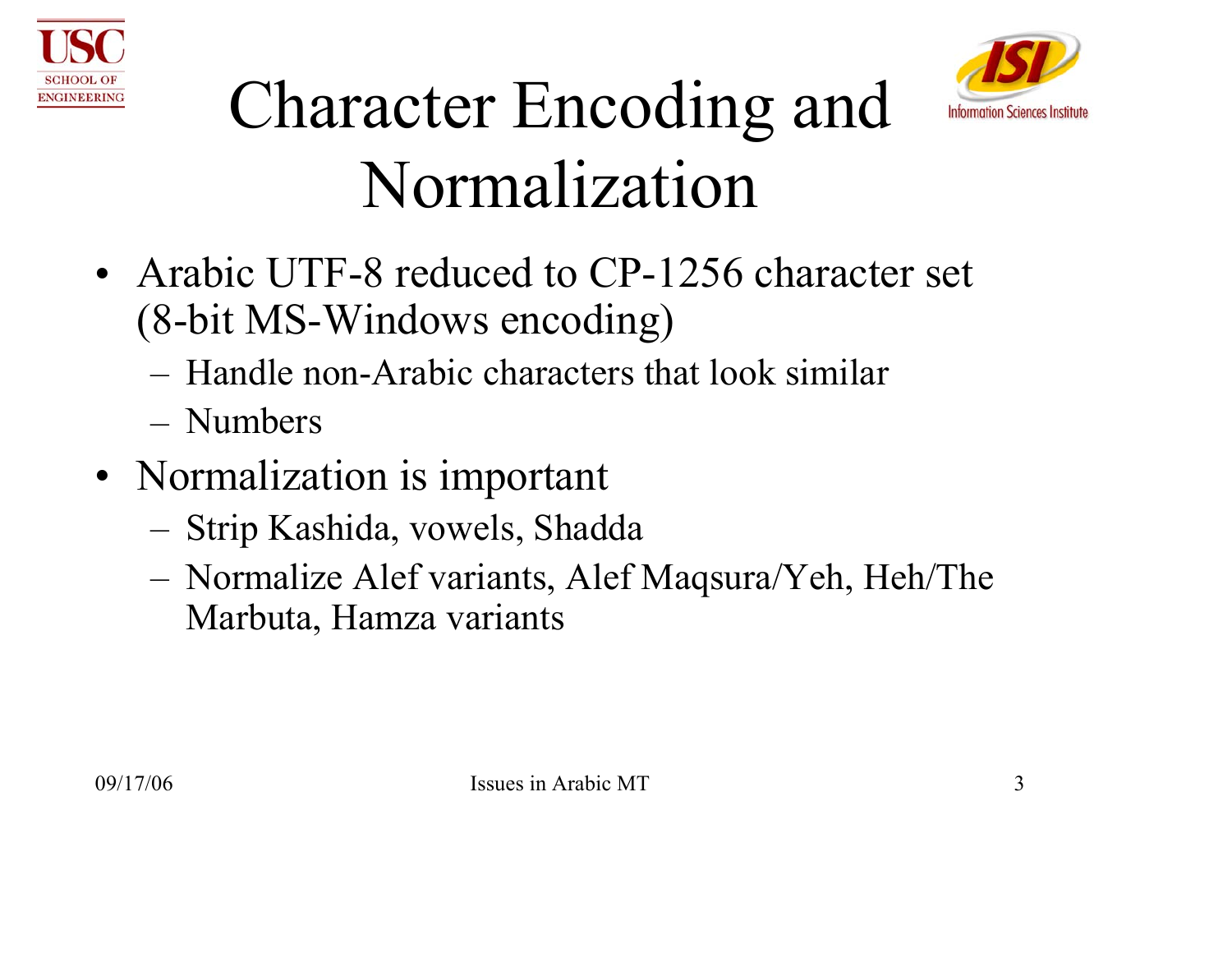



# Morphology

- Simple morphological segmentation did not improve performance at large training sizes
	- – MT Extensions to UMass Light Stemming for IR (Larkey et al., SIGIR 2002)
	- – Modified Buckwalter Stemmer (LDC), conservative stems (Xu, Fraser, Weischedel, SIGIR 2002)
	- – Space-separated Arabic strings are already translated as consecutive-word phrases with baseline system
- Used Buckwalter Stemmer and Gloss for unknown words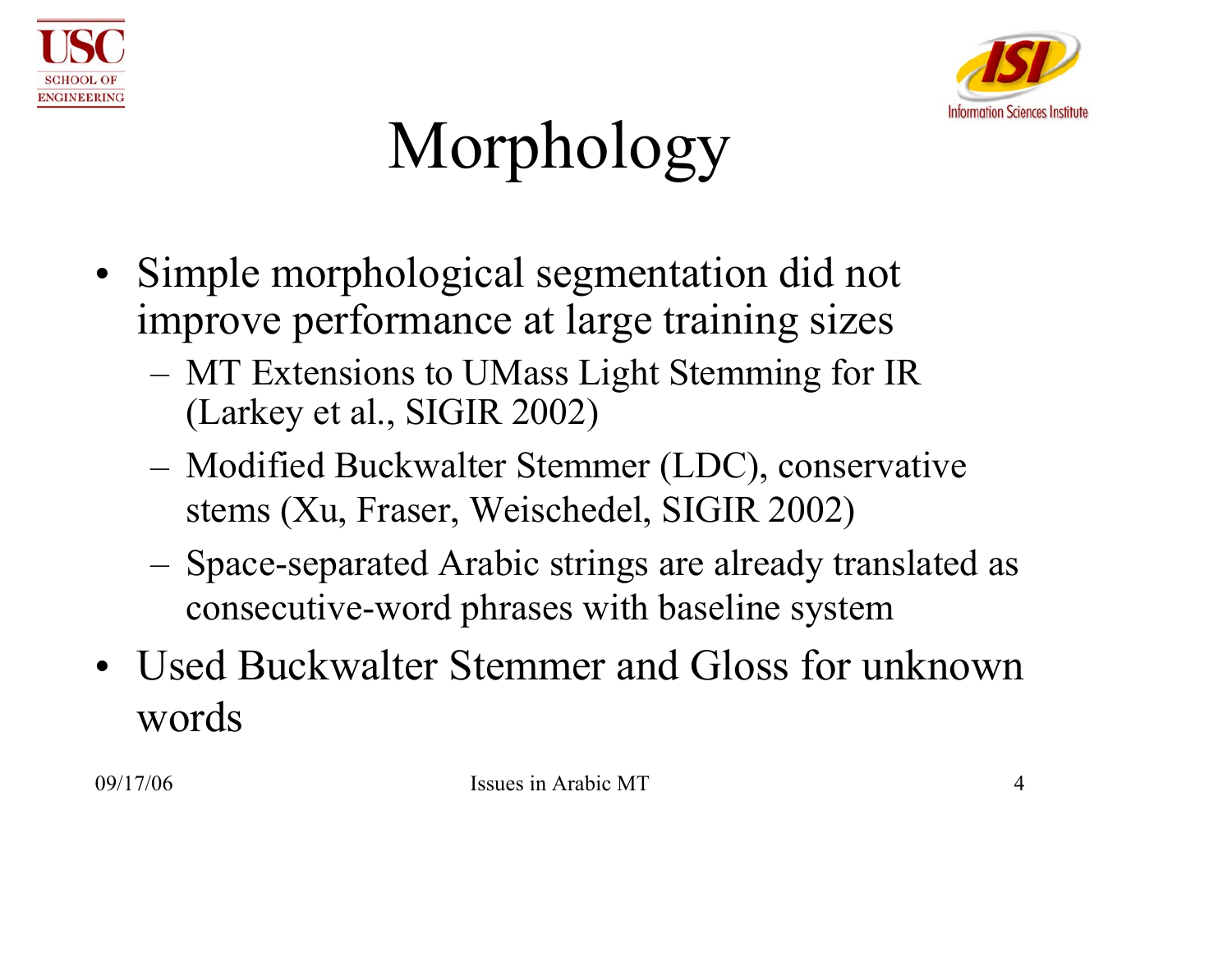



## Training on long sentences

- Realignment of sentences of length > 45 tokens on chunk level
- Virtually all data can be used for training (93M words English, 82M words Arabic).
- English chunks are projected to Arabic
- IBM Model 1 Viterbi word alignment is used to project high precision chunk breaks from English to Arabic
- Dynamic programming search for best chunk projection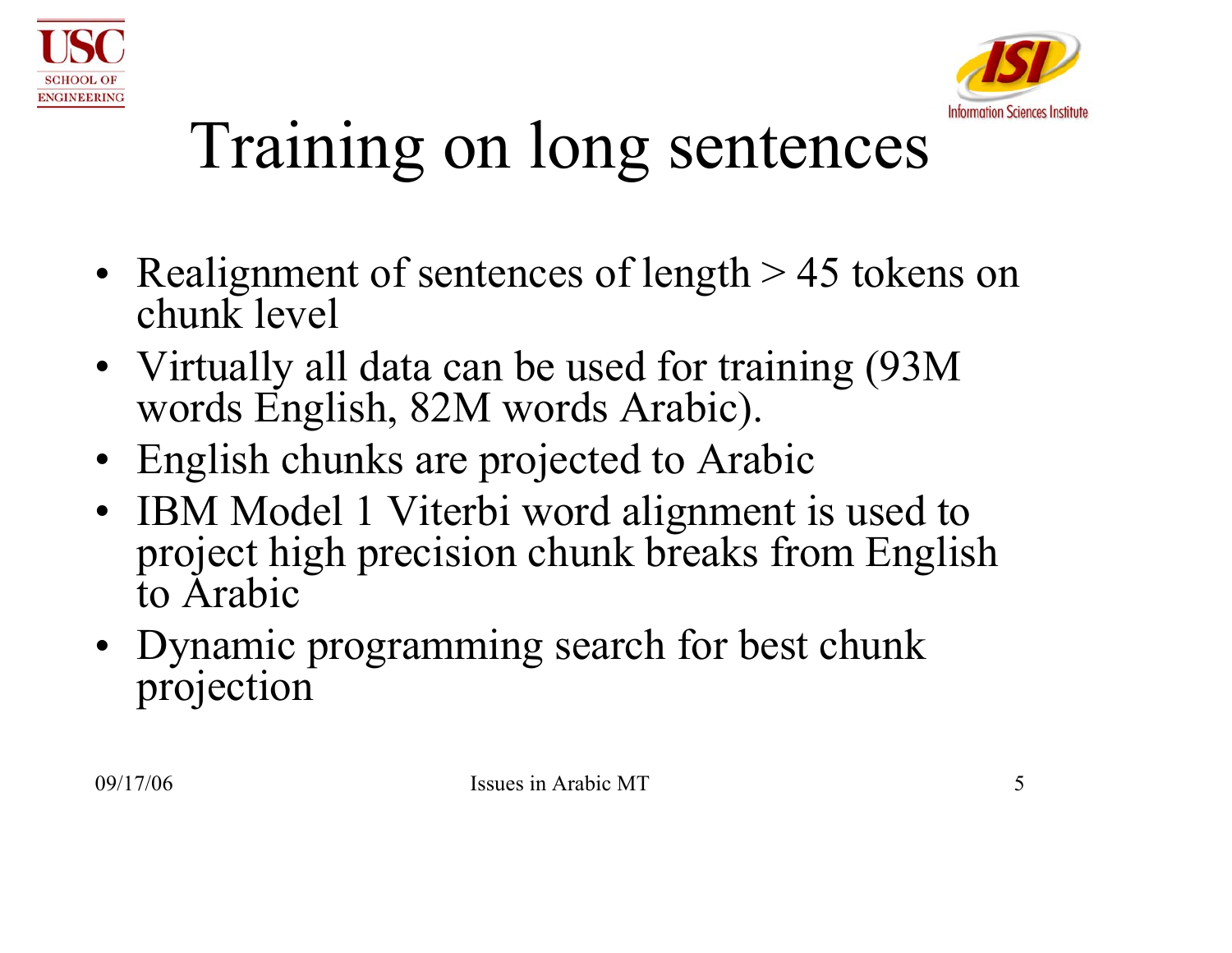



## Error Analysis

- Verbal movement and form
	- –VSO ordering
	- Tense
- NP structure
- Missing 'to be' in present tense
	- Also causes spurious 'to be'
- PRO
- These are all syntactic problems
- $\bullet$ Also Important: Named Entities, Unknown Words